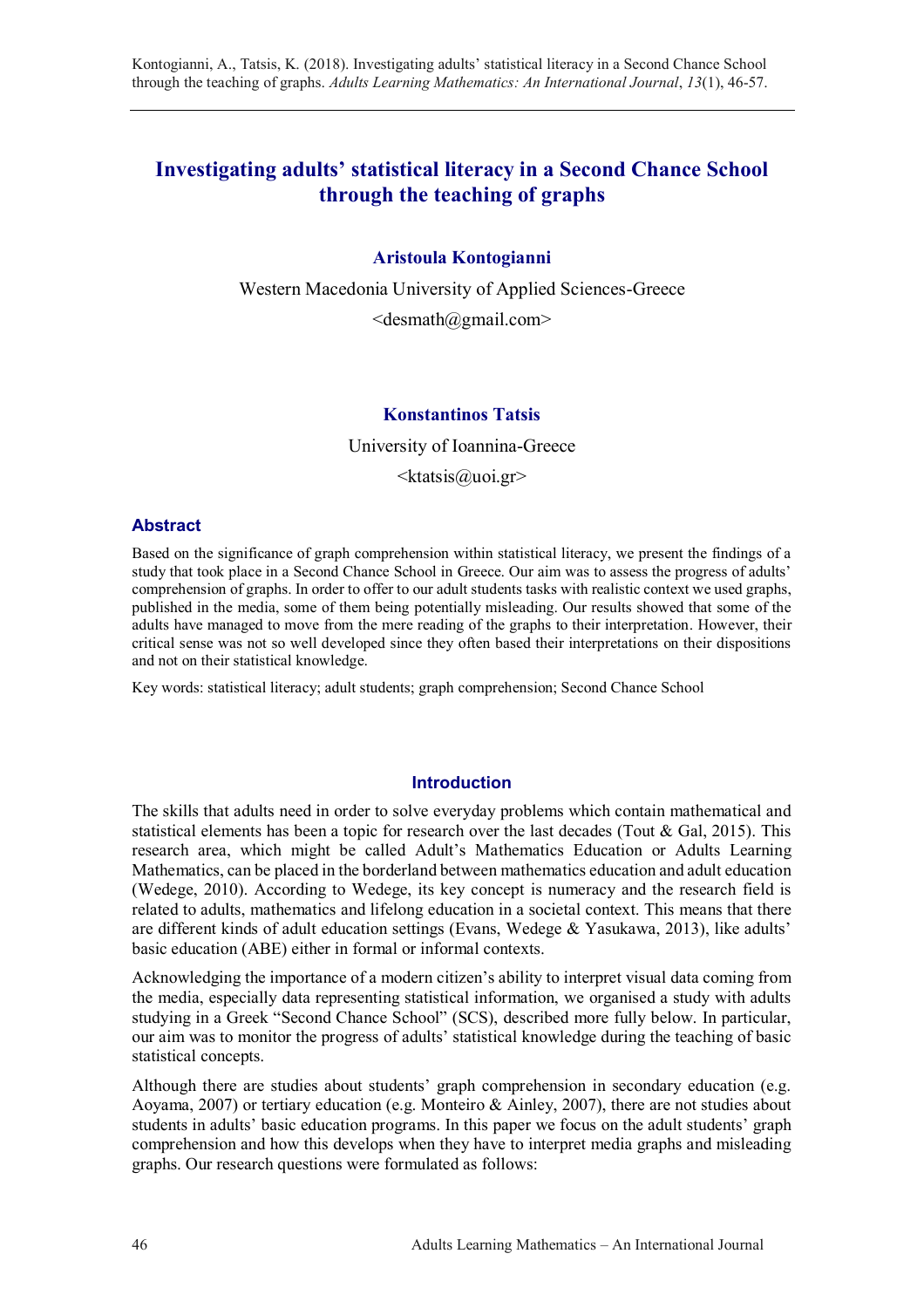- What is the students' level of graph comprehension?
- Do students demonstrate a critical sense towards the statistical information presented by the graphs?

#### **Numeracy and Statistical literacy**

Although it is not easy to discriminate between the different notions of numeracy, it is a fact that numeracy can serve as a connection between mathematics and adult life (Evans, Wedege & Yasukawa, 2013). Similarly, Dalby (2017) concludes that numeracy does not refer to a simplified type of mathematics but concerns the way a person uses it. Developing the analysis, four dimensions of "numerate behavior" were identified for the PIAAC survey:

(a) context (everyday life, work, societal, further learning), (b) response (identify/locate/access (information); act on/use; interpret/evaluate, (c) mathematical content (quantity and number, dimension and shape, pattern and relationships, data and chance) and (d) representations of mathematical/statistical information for example text, tables and graphs

(EVANS, 2014, pp. 39-40, citing OECD, 2012).

Among these dimensions there are direct references to statistical knowledge and as a consequence to statistical literacy. There is no consensus at this time about the notion of statistical literacy in the relevant literature (Budgett, 2017). Gal (2002), referring to adults, describes statistical literacy as the "ability to interpret and critically evaluate" (p. 2) statistical information, as well as their ability to "discuss or communicate their reactions" (p. 3) to statistical information. He takes into account the impact that statistical literacy has for the effective citizenship since citizens are overwhelmed with statistics in modern societies. Gal divides statistical literacy into two components, a knowledge component and a dispositional one. For the knowledge component general literacy, mathematical skills and the ability to interpret graphs and tables are required. The dispositional component refers to the critical stance that adults should have towards statistical information presented to them, as coupled with certain attitudes and beliefs that would help adults to support their actions.

According to Watson (2006), graph construction and interpretation constitute a crucial part of statistical literacy. For the purpose of our research we focused on the definition of statistical literacy that concerns the "consumers" (Gal, 2002, p. 3), in other words, on statistics and the way that statistical literacy is expressed through the interpretation of graphs by users or readers. We focused on graphs that originate from media sources and may be misleading.

#### **Graph comprehension literature review**

The research about adults' graph comprehension is focused on in-service/pre-service teachers (Gonzalez, Espinel & Ainley, 2011) or students of vocational education (e.g. Bakker & Akkerman, 2014). Moreover, in national surveys aimed to adults, like PIAAC (Programme for the International Assessment of Adult Competencies, OECD, 2012) or ALL (Adult Literacy and Lifeskills Survey) there are tasks related with graph comprehension. However, we did not locate many studies about adults' graph comprehension in settings similar to a Second Chance School. Specifically, for ABE programs there is the study of Conti and Carvalho (2014), who investigated the teaching and learning of statistics in adult education mathematics classes. The researchers designed and implemented a project that was carried out with grade 7 students, aged from 16 to 43, in a public state elementary school in Brazil. Throughout this project some of the students constructed statistical graphs while most of them managed to establish an initial level of statistical literacy.

Monteiro and Ainley (2006; 2007) used media graphs as an assessment tool for the graph comprehension of pre-service teachers. These researchers concluded that for the interpretation of graphs not only a certain level of statistical knowledge was needed but also a kind of 'critical sense', especially given that their participants relied on their personal opinions and dispositions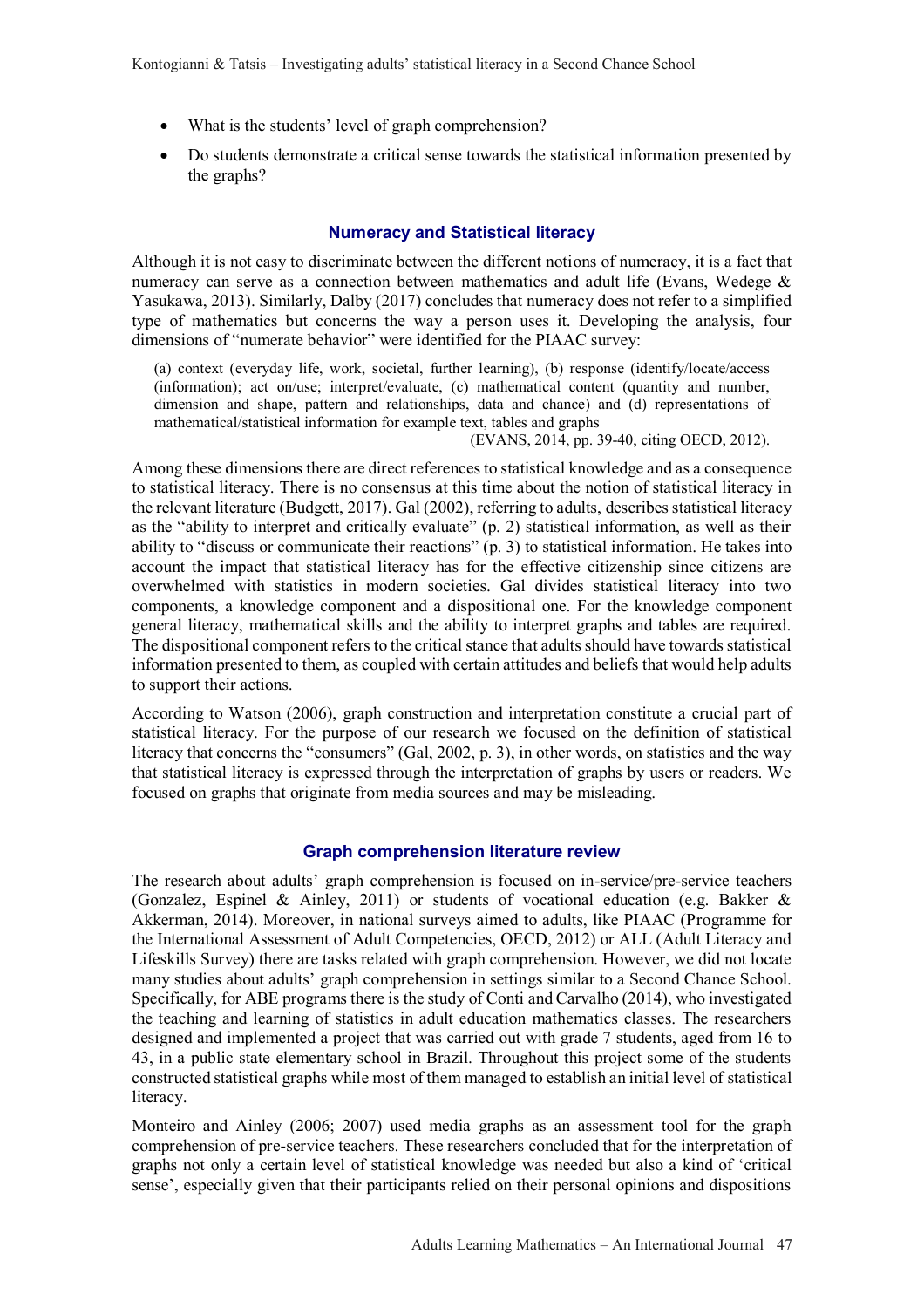for their interpretations. Respectively, Queiroz et al. (2015) investigated the way that students with different academic backgrounds interpreted media graphs. These researchers found that the students mostly expressed their feelings and their opinions rather than making an objective analysis based on statistical knowledge.

#### **Methodology**

One of the main public institutions related to Adults' Basic Education programs in Greece is the Second Chance School (SCS). Its aim is to combat the social exclusion of adults who have not completed the compulsory secondary education and do not have the appropriate qualifications and skills to adapt to modern vocational requirements. SCSs are considered to be innovative, since they operate without pre-specified curricula, implement new teaching and evaluation methods and offer counselling to students (Efstathiou, 2009). For the Greek educational system, being conservative and rather rigid, the instruction and training in SCSs constitute an exceptional novelty (Koutrouba et. al., 2011). The duration of the studies in a Second Chance School is two academic years. The weekly programme consists of 25 teaching hours and the courses take place during the evening of all weekdays. Mathematics is taught for three hours per week in both cycles (grades) A and B. The main goal of mathematics teaching is the development of the students' numeracy and consequently their statistical literacy.

Our study took place in May 2015 and we used the methodology of a teaching research experiment (Steffe & Thompson, 2000). In particular, we designed an educational approach in which the basic statistical notions served as the basis for the development of adult students' statistical literacy. Initially, we designed a 12-hour sequence of lessons in accordance with the general guidelines for the teaching of statistics in SCSs (Lemonidis & Maravelakis, 2013). Our lessons contained: (1) data collection, data interpretation and organization, (2) reading and interpretation of basic data representations, (3) data description with statistical terminology, and (4) evaluation of arguments based on misleading graphs or incorrect statistical information. In this paper, we focus only to the lesson that concerned the graph comprehension.

For the purpose of this lesson, with a duration of two teaching hours (40 minutes each), we designed a series of eight tasks that consisted of graphs and their interpretation. These tasks were either adapted from relevant studies (PIAAC, PISA) or constructed from scratch for the purposes of the study. We based the task design on the following principles: (a) to include graphs within context, that show data from real-world situations and (b) to include misleading graphs since they are considered to be excellent cases for the students' motivation and assessment (Watson, 1997). Apart from their content, the tasks were formulated according to the learning goals and to a prediction of how the students' graph comprehension will evolve in the given contexts.

Although, according to the teaching experiment methodology an observer might be of great help to the teacher-researcher (Steffe & Thompson, 2000), in our case this was impossible due to the students' opposition. As a consequence, the mathematics teacher (first author) played the role of the researcher and tried as much as possible to share all the data with her fellow researcher. She was acquainted with the students' ways and means of operating since she had taught them for the previous six months. The teacher introduced new material with brief lectures at the beginning of the lesson, during which she posed questions for investigation and gave tasks to the students. For most of the course's duration, the students worked together with the teacher in order to answer specific questions included in the tasks. The students discussed statistical concepts, made conjectures, discussed the validity of specific arguments and applied the newly acquired knowledge to the next task. The teacher provided guidance, but she tried to interfere as little as possible and to promote with constant questions the students' active participation. The teaching episodes were audio taped and transcribed. Since the teaching was implemented to four different classes we had the opportunity to continuously discuss on the students' learning processes and on the role of the teaching materials we had constructed. This gave us the opportunity to make changes when it was needed and to revise some of the tasks or the related questions.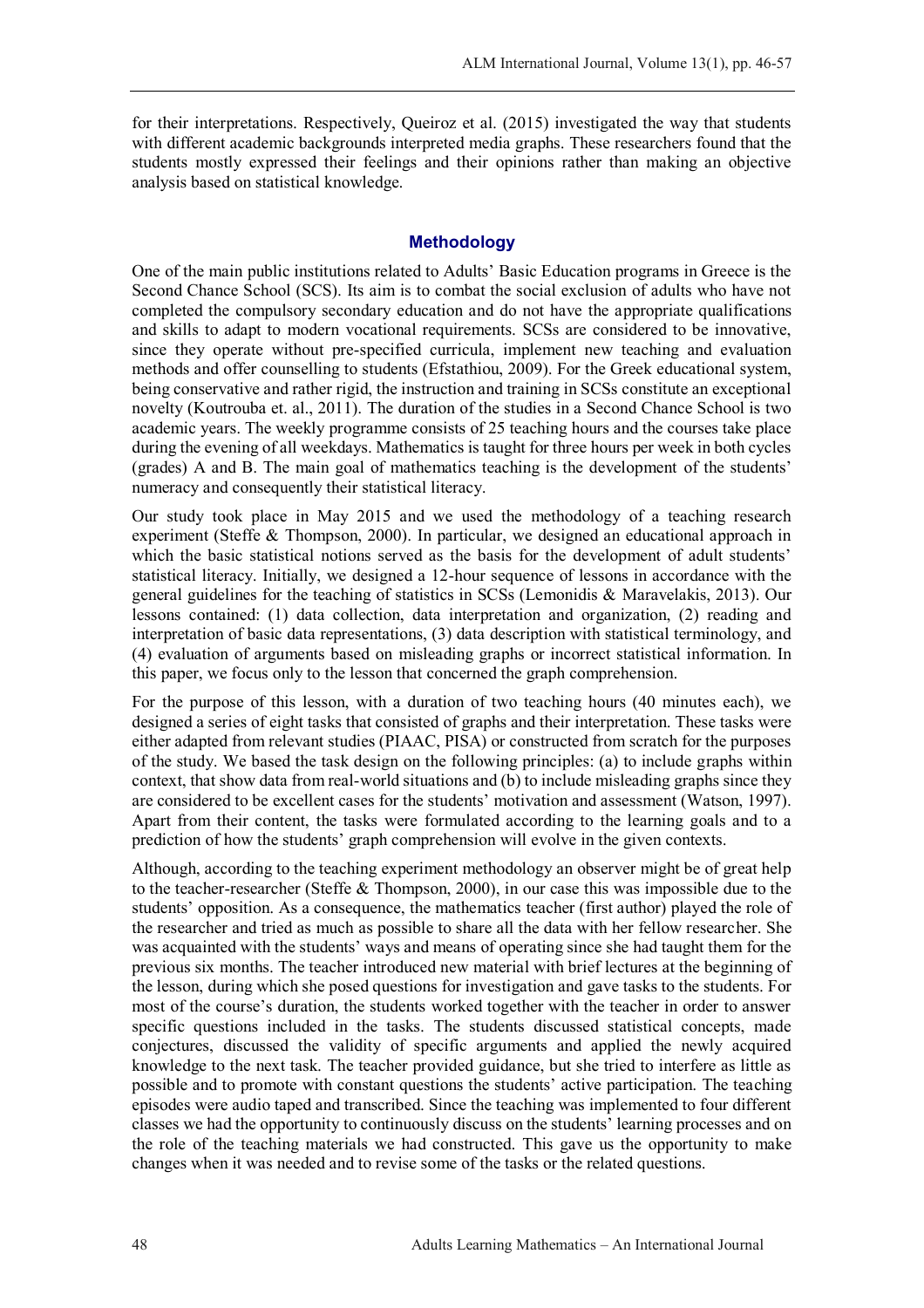For the content analysis of the transcribed episodes, we used the levels of graph comprehension (Friel et. al., 2001; Shaughnessy, 2007) and the notion of critical sense (Monteiro & Ainley, 2007) as subcategories of graph sense. According to Friel et al. (2001) and to the additions made by Shaughnessy (2007), graph comprehension evolves through three ascending levels:

- 1. Reading the data: extraction of elementary information, recognizing components of graphs and detecting arithmetical information on graphs.
- 2. Reading between the data: understanding relationships among tables, graphs, and data, making sense of a graph, but avoiding personalization and maintaining an objective stance while talking about the graphs. Also, evaluating the graph for its constructive characteristics and detecting if it is misleading.
- 3. Reading beyond the data: making inferences from the graph in order to interpret the data, e.g., to compare and contrast data sets, to make a prediction about an unknown case, to generalize to a population, or to identify a trend. Recognizing appropriate graphs for a given data set and its context.

For the purpose of our analysis, critical sense refers to the act of mobilization (Monteiro & Ainley, 2007, p. 16) of diverse kinds of knowledge and experience during the act of graph interpretation. These researchers based their research on the levels of graph comprehension as proposed by Friel et al. (2001). In our study, we considered the critical sense and the graph comprehension levels as interrelated subcategories of graph sense. Graph sense refers to the general ability to read and deeply understand already constructed graphs found in the media (Friel et al., 2001).

#### **Participants**

In our study, 47 adult students aged from 20 to 62 took part, in four different classes with 10 to 14 students each. They all had a primary school leaving certificate and they attended the first year of a SCS (lower secondary) in a small town, with mainly rural population, in North-West Greece. The mathematical skill levels of these students varied from basic elementary level through secondary level, since some of them had completed the primary school while others had attended the first class of the gymnasium (lower secondary education). Most of these people were unemployed or unskilled workers. The following table includes the demographic data of the participants.

| ant |  |
|-----|--|
|     |  |

*Demographic data of the participants.*

|        | N  | $\%$<br>total | of       | N  | $\frac{0}{0}$<br>of<br>total |             | N  | $\%$<br>of<br>total |                     | N  | $\frac{0}{0}$<br>total | of |
|--------|----|---------------|----------|----|------------------------------|-------------|----|---------------------|---------------------|----|------------------------|----|
| Gender |    |               | Age      |    |                              | Nationality |    |                     | Occupational status |    |                        |    |
| Male   | 28 | 60%           | [20, 28) | 3  | 6%                           | Greek       | 44 | 94%                 | Unemployed          | 25 | 53%                    |    |
| Female | 19 | 40%           | [28,36)  | 10 | 21%                          | Albanian    | 3  | 6%                  | Employees           | 22 | 47%                    |    |
|        |    |               | [36, 44] | 20 | 43%                          |             |    |                     |                     |    |                        |    |
|        |    |               | [44, 52) | 11 | 24%                          |             |    |                     |                     |    |                        |    |
|        |    |               | [52, 60) | 2  | 4%                           |             |    |                     |                     |    |                        |    |
|        |    |               | [60, 68) | 1  | $2\%$                        |             |    |                     |                     |    |                        |    |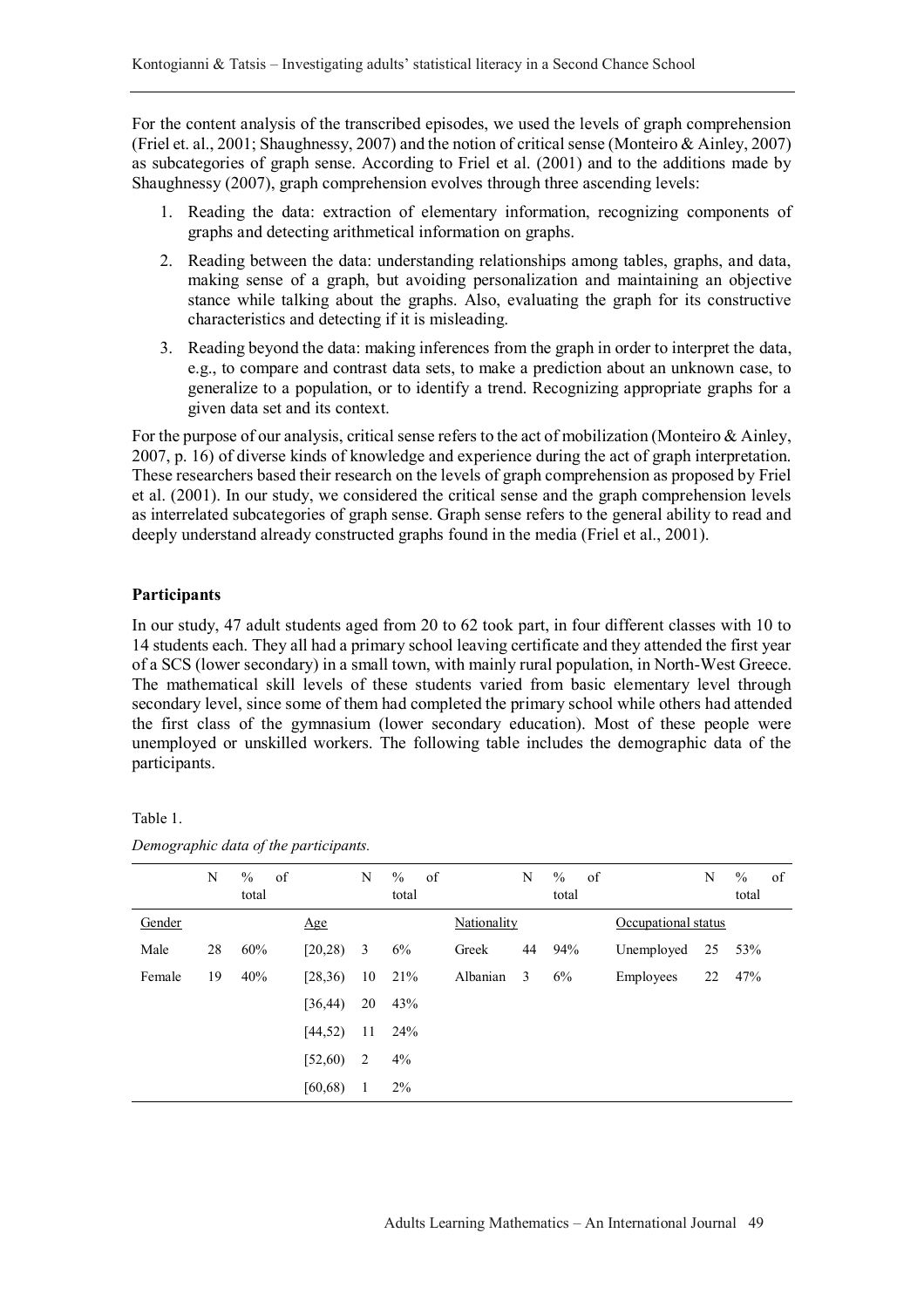### **Results**

We have chosen to refer to specific tasks due to space limitations. One of the tasks was about a bar-graph (translated to Greek) with a truncated scale which is given below. This task was based on a graph taken from the internet and we constructed the question.



*Figure 1.* Third task. (adapted from Media Matters, 2005)

**Question – Third task:** In the United States, in 2005, CNN conducted a poll to test whether the voters for each party were in agreement with the court's decision about the Terry Schiavo's case and the next bar-graph was published. The source of the data was interviews conducted by telephone in March 18-20, 2005, with 909 adults in the United States. What is your conclusion based on this graph?

The first exchange comes from a class where the students discussed about the bar-graph and its accuracy. All adults' names appearing in the transcripts are pseudonyms. John responded negatively to the question posed by another student about the graph's correctness. He based his answer to the sum of the numbers that exceeds 100. He confused the bar-graph with the pie-graph where the sum of the sections must be equal to 100%. Helen asked about the 170 which is a number that the students mentioned before. Sophie answered to her by stating that 170 people say that they agree. She came to this conclusion by adding the numbers of the graph since 62+54+54=170.

John: No, it's more than 100.

Teacher: We have asked 909.

Helen: No, from 909 people, where does refer the 170?

Gregory: Maybe the percentage of the people asked is small?

Sophie: 170 say that they agree.

Gregory: Maybe the percentage of the people asked is small and we can't draw good conclusions?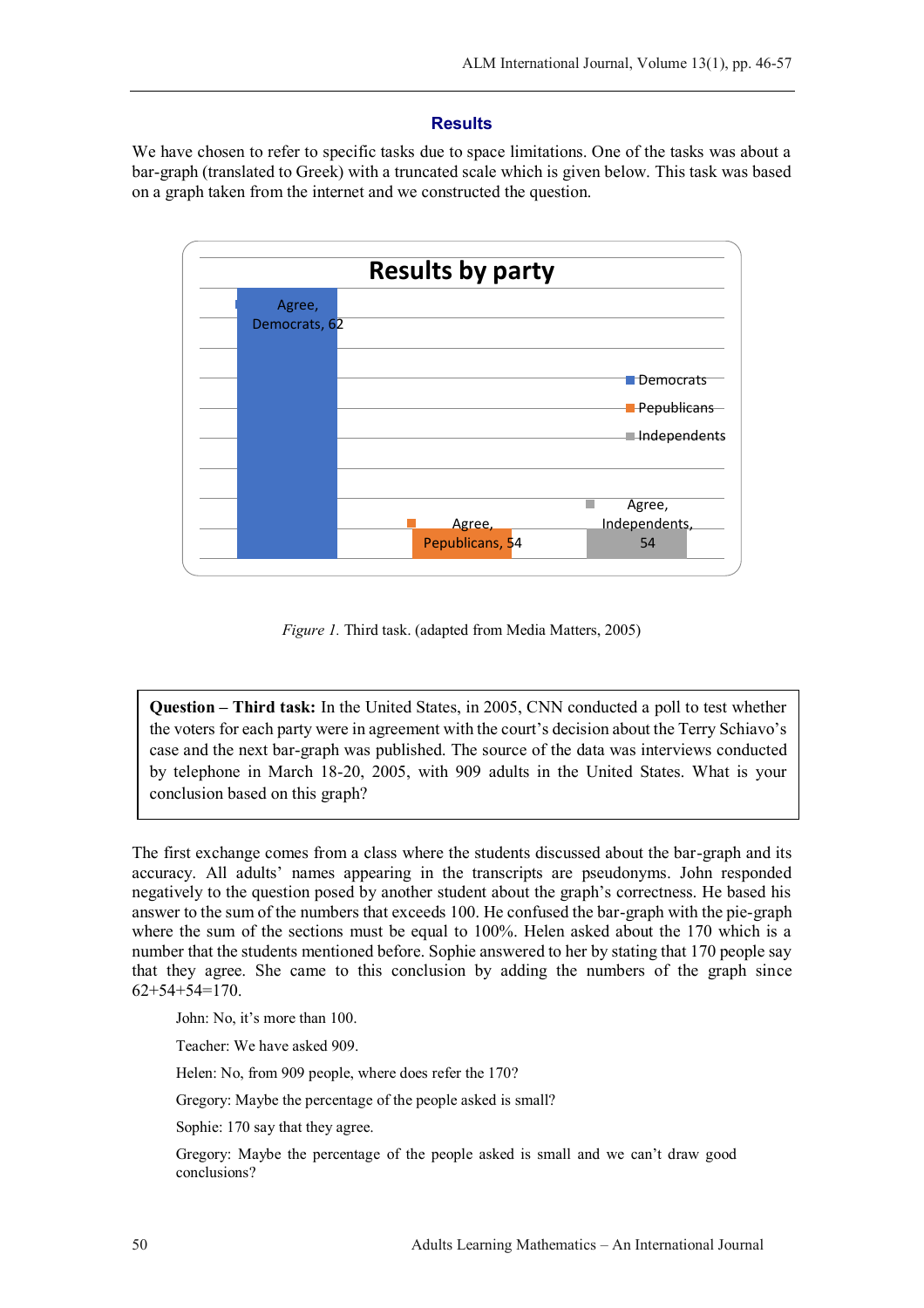Based on the above transcript we could say that the students' graph comprehension corresponds to the first level of reading the data since they read literally the graph focusing only to the given numbers. They extracted data directly from the graph and they tried to answer by relying only on the data shown in it.

In the second class during the same lesson the students interpreted the graph by observing its characteristics (bars) and the numbers represented by the bars. When Harry stated that we have 10 he referred to the 10 lines that he saw on the graph. In this way George understood the range of the numbers that are represented with the vertical axis. He realized that the wrong impression of this graph depends on the fact that the vertical axis' numbering does not start from 0 but from 53. George concluded that if the numbering was correct the bars' length would be different and the bar of 62 wouldn't look so much bigger than the bars of 54.

George and Harry: (they discuss) In fact, it isn't true.

Teacher: What do you mean?

Harry: Because in fact we have  $10...$  yes  $10...$ 

George: Yes 10 lines. In fact if we notice it…I believe if there weren't any numbers …if we had began from 0 in order to go up it shows much bigger than 62. 54 has nothing to do with 62.

Another student (Eva), during the same discussion, trying to understand what her classmates were saying she confused the numbers on the bars with percentages. This was a problem for most of the students since they assumed that the numbers on the graphs referred to percentages. This was due to the fact that the students were not experienced graph readers; actually, this was their first attempt to read graphs after two lessons on the construction and the properties of basic graphs (bar-graphs, pie-graphs and line-graphs). It is obvious that the students of this particular class evaluated the graph's accuracy by noticing that the vertical axis is truncated. Thus, their graph comprehension corresponds to the second level of reading between the data since they detected the misleading effect:

Eva: This starts from the middle, the 53, if it started from 0 wouldn't the percentage be bigger? Or not?

Harry: No it wouldn't. The graph would be just bigger.

George: By looking at the graph, what we can imagine…. That the first bar looks much bigger than 54…The difference is not so…They should be bigger (They talk simultaneously)

In the third class during the same lesson a student immediately found the inconsistency between the numbers and the bars. Joanna connected the numbers with the bars by comparing the bars' length and the difference among the numbers. She was able to respond at the second level of graph comprehension, reading between the data as it is evident in the next transcript.

Teacher: (She reads the task). What can we conclude based on this graph?

Joanna: Hold on a second… First of all, why the 54 is so down and the 62 is so up? It isn't correct; if it was reasonable then close to the 62 should have been the 54 and the other 54 of the independent.

Then the teacher asked the students to propose ways of reconstructing the bar-graph in order to correct its misleading effect. Joanna proposed a different scale in order to have a more accurate graph. In her answer it becomes obvious that she can understand the effect that the correct choice of scale has on the construction of the graph. Additionally, Joanna proposed that the numbering in the vertical axis should start from 0.

Teacher: How would you make it in order to be correct?

Ken: Without numbers.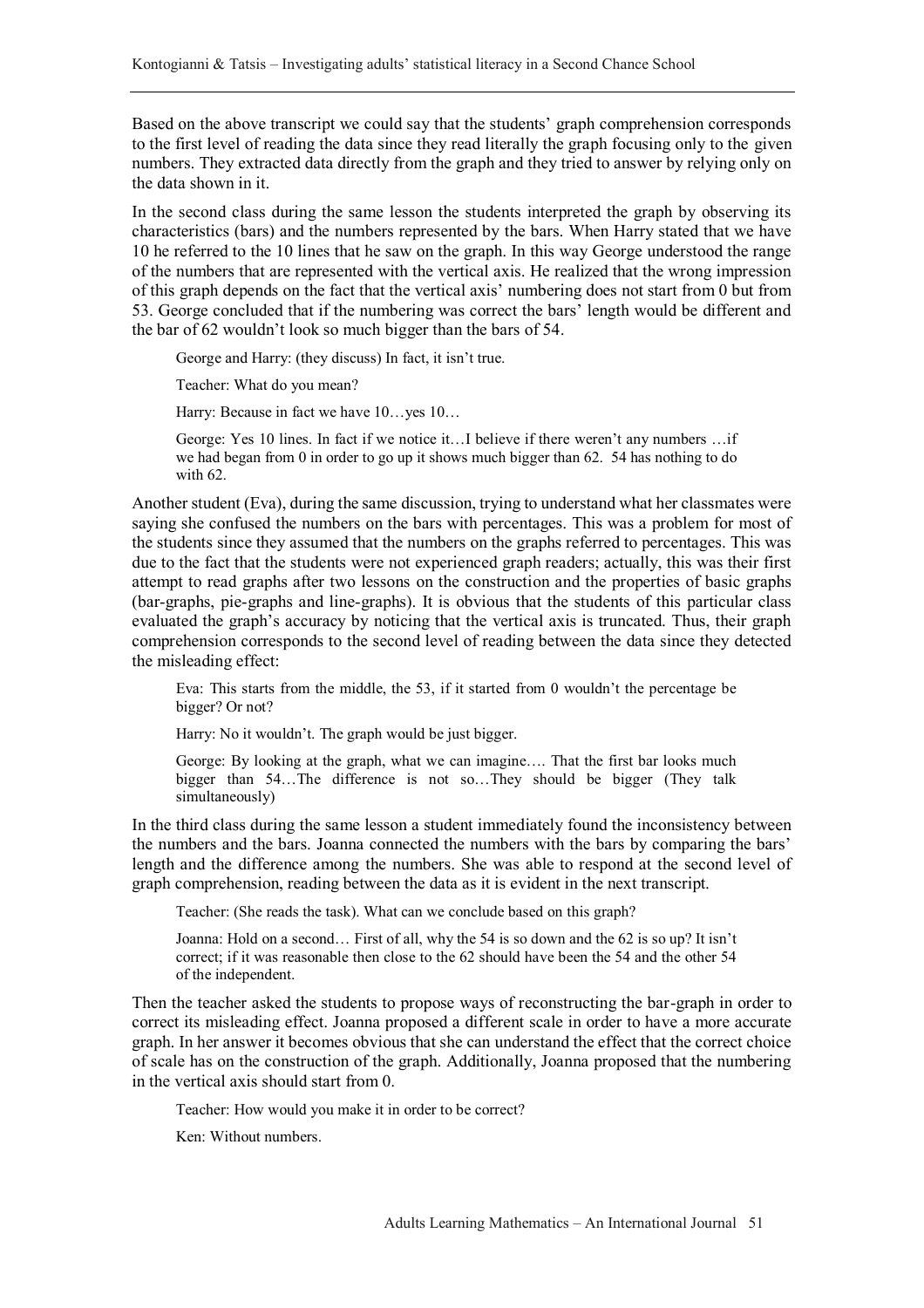Joanna: If you ascend 5 to 5 or 10 to 10 (she refers to the scale) it is impossible to have 54. This bar is too high (the one of 62), actually 62 is only 8 (units) more than 54. If we used 10 to 10 then 62 would be close to 54.

Teacher: So, you propose by ten…

Joanna: Yes, 10, 20, 30 and so on. This is what I mean.

Teacher: Yes, but where would you start from?

Joanna: From 0.

In this class during the same lesson the students had to solve the next task.





**Question-Fifth task:** A TV reporter showed the above graph and said:

"The graph shows that there is a huge increase in the number of robberies from 1998 to 1999." Do you consider the reporter's statement to be a reasonable interpretation of the graph? Give an explanation to support your answer.

## **Subsection 1 in section 1, using heading 2**

In this part you type the text for subsection 1 within section 1 with ALMIJ body text. Although Joanna responded correctly to the third task, which was familiar to her, she could not respond to this task which was familiar to all students. The students referred only to the numbers and they did not justify their answers. Joanna referred only to the relation between the bars and she did not connect their length with the numbers. Instead she focused on the numbers and confused them with percentages. When she could not justify her answer, she was confined to express her personal view about the graph.

Joanna: No

Steven, Ken: No.

Teacher: You have to justify your answers.

Joanna: It was 505 and goes to 520, how can we count its percentage?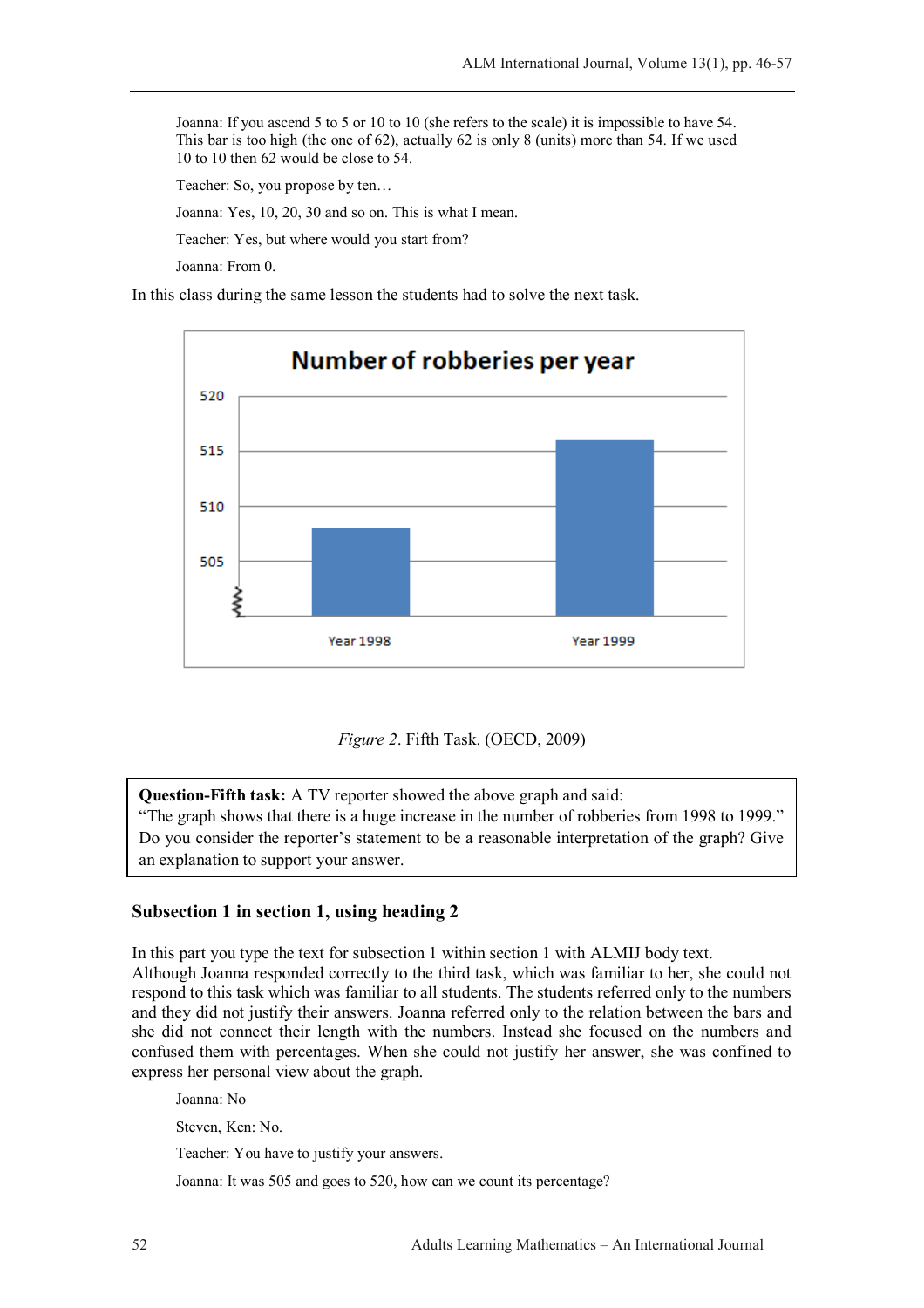Teacher: You can't since you don't know the whole. Joanna: So, what? How would I answer? Teacher: He said that the increase was great. Steven: Is the difference big? Joanna: It is two, it is two times. Leo: No, it isn't correct. Joanna: We don't like it.

Another student, Leo, who was silent from the beginning of the lesson, noticed the inconsistency between the numbers and the bar's length. He concluded that the graph is not correct since the second bar is twice the first one while the relevant numbers do not follow the same pattern. Leo managed to read between the data and his comments assisted the other students to express their opinions. Joanna concluded that this graph was used by someone to deceive the readers and Robert expressed a reasonable conclusion about it.

Leo: Because here it is 505, after it is 510 and then the double of it (he refers to the bars) goes to 520.

Teacher: So?

Leo: So, it can't be correct.

Teacher: Do you say that if I look at the numbers the robberies are double?

Leo: No, the numbers aren't double.

Joanna: So, they are trying to deceive us.

Teacher: Robert do you agree?

Robert: I believe the graph is wrong since the number of robberies isn't double as it looks on the graph.

The next exchanges are about the sixth task which contained a line-graph and was provided during the second hour of the same lesson.



*Figure 3.* Sixth Task. (adapted from Harper, 2004)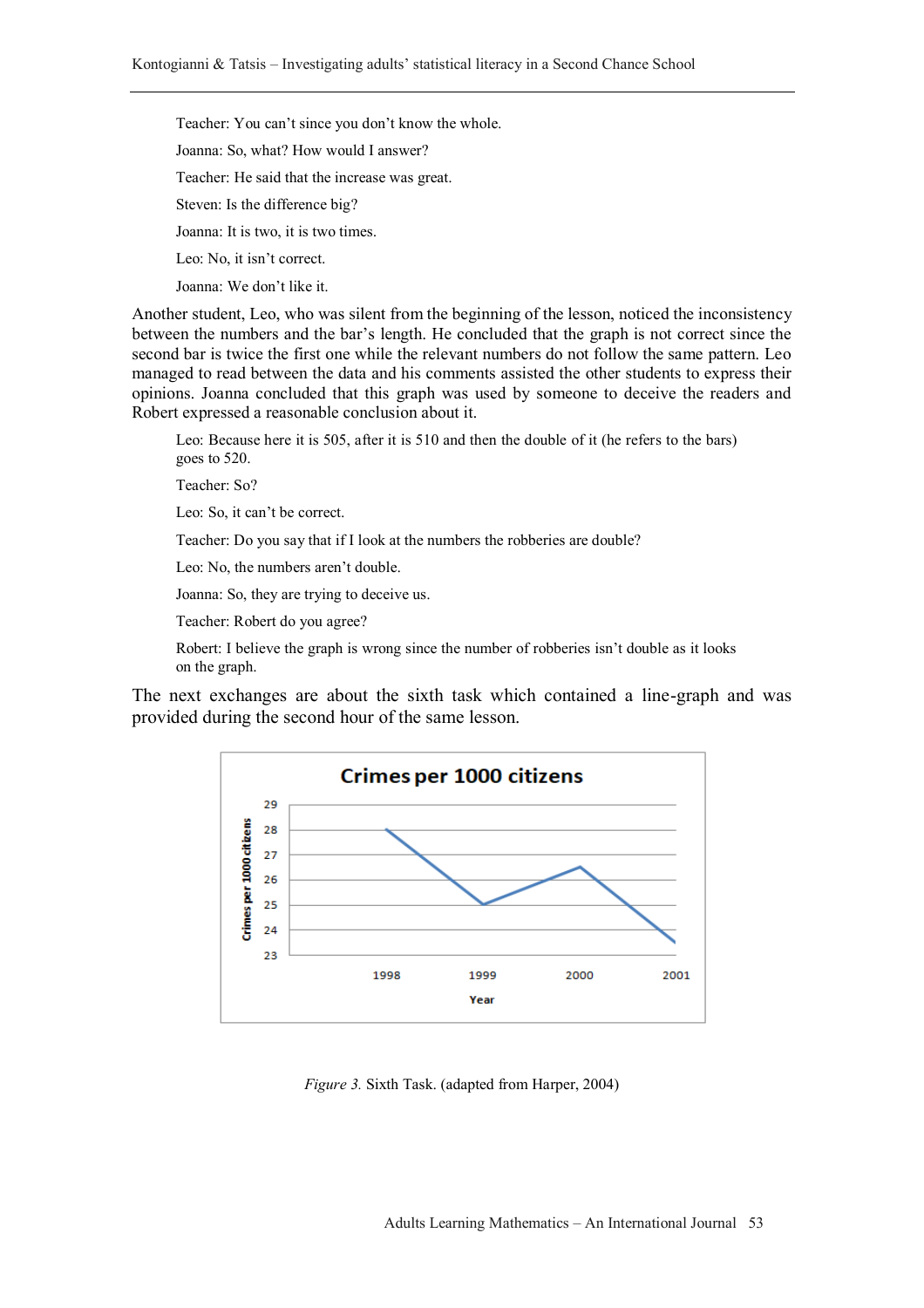**Question-Sixth task:** In a local newspaper in 2001 we found the above graph about crime rate in the region from 1998 to 2001. The article concludes that crime rate had been reduced to a great extent. Do you agree with that? Justify your answer.

In the fourth class during the second hour of this lesson Maria based her answer on her personal views. She expressed her opposition to the conclusion that accompanied the graph. It seemed that she did not even read the graph, but she merely expressed her disapproval. At the same, time Paul stated that he agreed with the graph since he read literally the graph focusing only to the given numbers.

Teacher: Let's go to the sixth task now (she reads it). The article concluded that criminality had declined to a great extent. Do you agree with this?

Maria: Nonsense. No.

Teacher: Do you agree with this claim? Justify your answer.

Maria: No. As the years go by, criminality becomes greater, not less.

Paul: I agree with the graph, because the graph is correct. I see that in 1998 we had 28 crimes, in 1999 we had 25, in 2000 we had 27 and in 2001 we had 24 hence... I agree.

Afterwards the teacher tried to urge the students to notice the graphs' numerical information in order to understand the inconsistencies. Yanni with his question referred to the effect of the previous tasks. Maria concluded that it should have started from 0 and the scale should have been 1. At the end Yanni concluded that the reduction is very small.

Teacher: Was the decline so great?

Paul: As it seems here, it is not a big reduction but…

Yianni: Isn't it the same again?

Paul: So isn't the graphic representation right?

Teacher: Why is it not right?

Maria: Because it should have started from 0 and maybe go one by one here.

Teacher: Maybe one. If I understood what you said, in 98 was 28 and in 2001 was 24, what is the difference of 28 in 24, how much do we have?

Yanni: 4

Teacher: 4 out of 1000 inhabitants, is this a big reduction?

Yanni: It's nothing.

In the other classes most students interpreted this graph correctly and evaluated its accuracy by using their knowledge from the previous tasks. Some of them – coming from the first class – managed to propose its reconstruction, by using their knowledge about graphs. Eva proposed to change the line-graph to a bar-graph and Helen imputed the wrong effect of the graph to the choice of the scale.

Eva: If we used bars wouldn't it look better?

Theo: It looks that the decrease was huge.

Helen: But the difference isn't as huge at it looks like because the scale is 1. If the scale was 10 it would be...

Eva: If we used bars from 28 to 24…Wouldn't it be the same?

Teacher: If I construct it again and start from 0 what scale should I use?

Helen: By 5.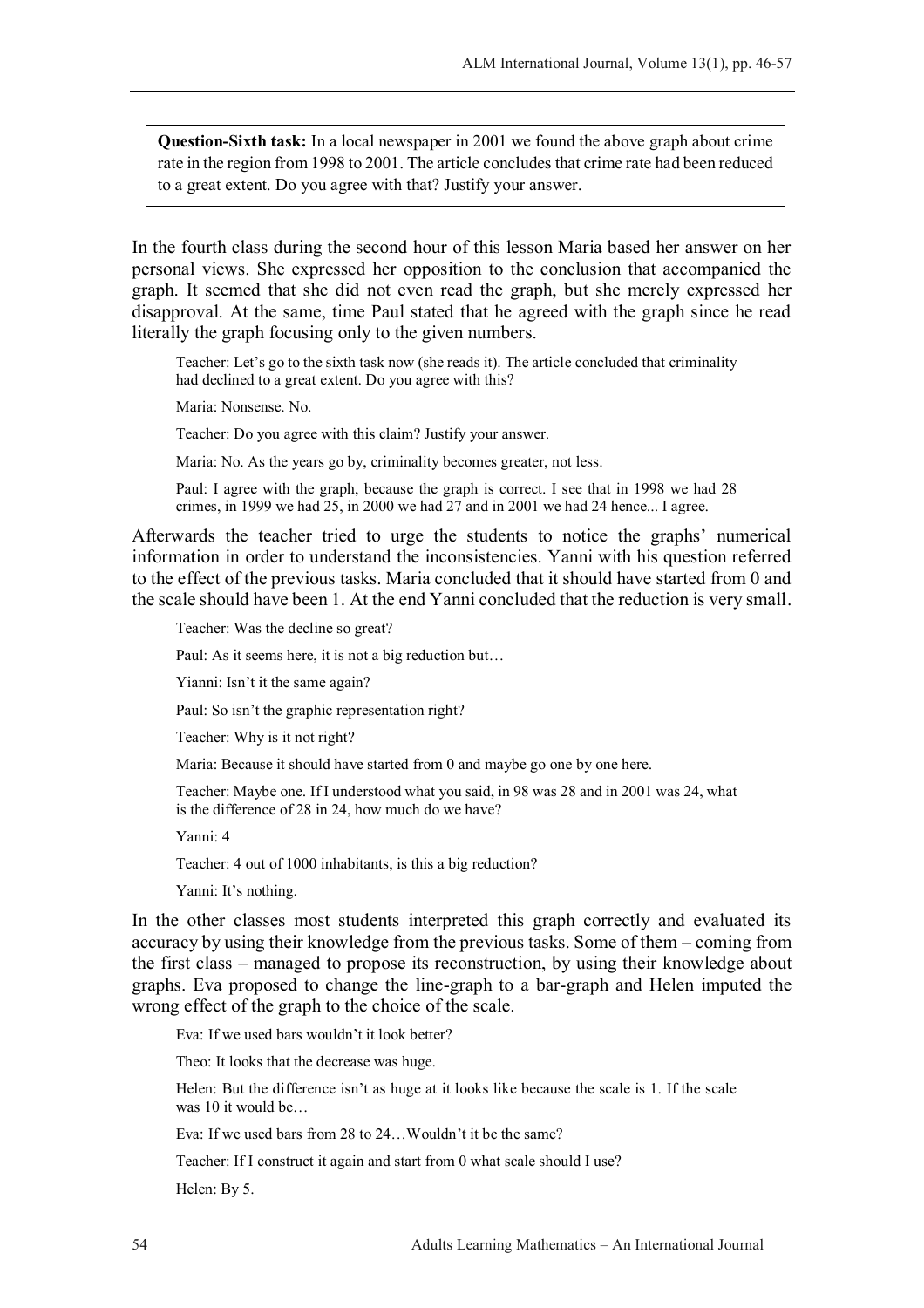Teacher: (Constructs it in the blackboard according to the students' suggestions). So, now, how it does it look?

Eva: Now the decline doesn't look so big. While in the first graph (task) it looks like the decline was very big. Now it looks okay….

We may say that these students partially demonstrated the highest level of graph comprehension, reading beyond the data, since they were able to connect the same data with another graph in an attempt to produce a more accurate presentation of them in relation with the graph's context.

#### **Conclusions – Discussion**

Numerical activities take place every day since people have to confront numerate situations all the time (Diez-Palomar, 2011). Additionally, numeracy is highly connected to statistical literacy; at least to the extent that statistical literacy refers to the abilities that adults as 'consumers' of statistical data should have in order to be active citizens. One of the situations that statistical literacy is needed is graph interpretation. In light of these considerations we designed our research. Our underlying goal was not only to assess the way that adult students interpret graphs in context or media graphs but also to enrich their experiences by providing them with statistical notions which were new for them. These notions were new for our students since they were inexperienced readers of graphs. Our intention was to encourage our students to approach every task as a part of their everyday life. In this way they would appreciate statistics and the impact it has for their effective participation in society.

Concerning the way that our students interpreted the graphs, most of them were able to read the graphs and to extract numerical information from these. They managed to use their previous knowledge to solve the tasks and they realised that a graph is a data representation that must meet certain requirements. Therefore, they could read these data. The students demonstrated to some extent the ability to critically evaluate graphs and to identify the deliberate use of misleading graphs that results to wrong interpretations. Not all of them were able to read between the data. With respect to the third level of graph comprehension – reading beyond the data – very few students generalized from the sample to the population based on specific graphs or were able to reach a conclusion.

It is noteworthy that the students' personal opinions occasionally overwhelmed their knowledge of the graphs; we may say that in these cases they did not operate well because they acted based on a drive provided by their emotions (Buxton, 1991) and they did not manage to overcome their prejudices against their statistical knowledge of graph interpretation. The context of the graph played a significant role in the students' interpretations; they reached some conclusions without considering the meaningfulness of their answers. Thus, the graphs' realistic context in our study had lead to "unexpected responses and outcomes" (Dalby, 2015, p. 88). The students' critical sense was not so developed since a balance between their knowledge, beliefs and experience in interpreting the graphs was not achieved.

In his seminal paper on the role of visual representations, Arcavi (2003) mentions a phrase attributed to Goethe: "We don't know what we see, we see what we know" (p. 230) to refer to the cases in which students do not see what teachers or researchers see. Especially, the second part of this phrase – "We see what we know" – may refer to all those adults who have to interpret different forms of visual data, including statistical graphs or media graphs without having a statistical background. Some of our students have managed to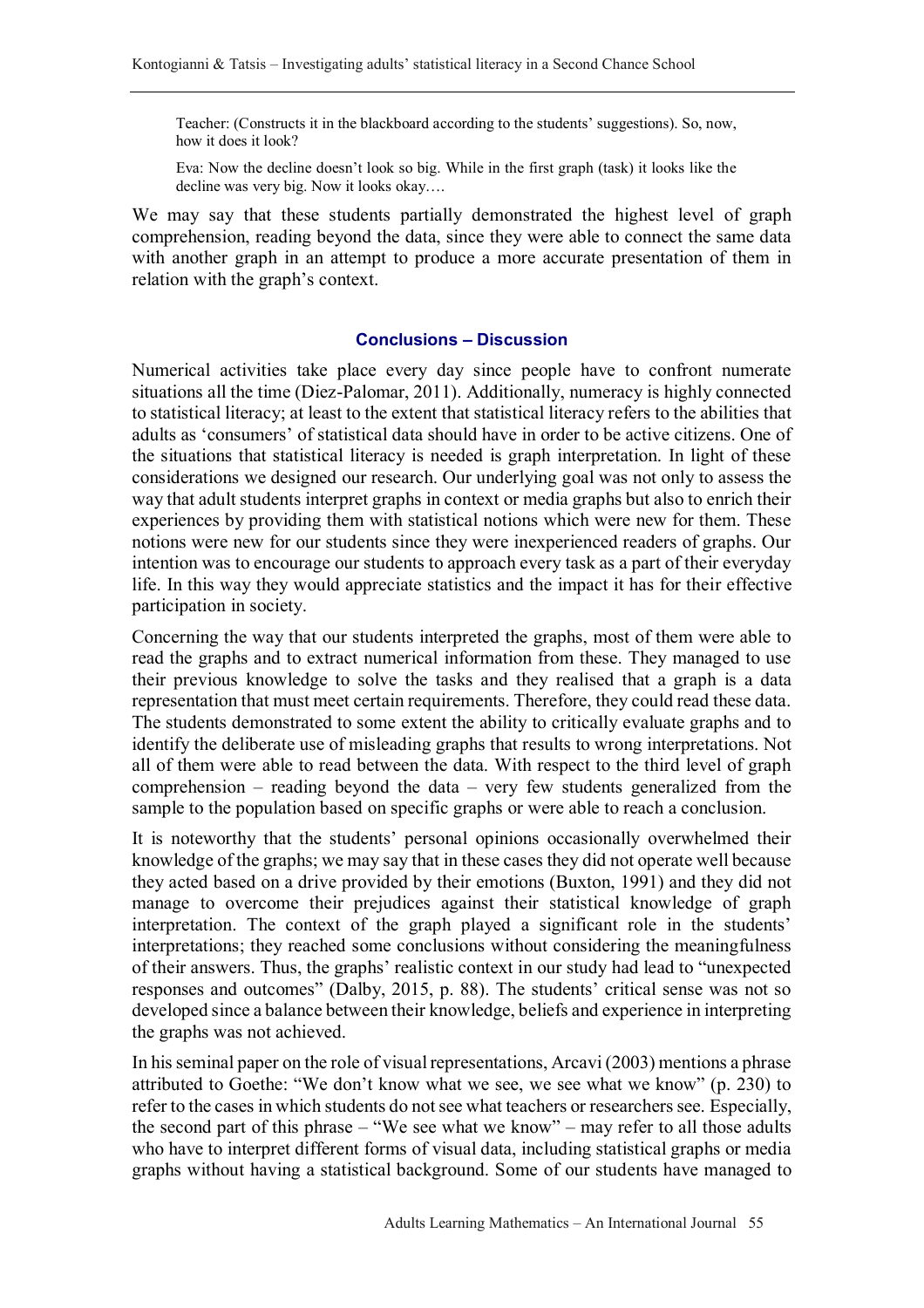overcome their prejudices, while others not. Thus, we believe that our study has provided some evidence on how the endeavour of providing a statistical background might look like.

Further research is needed with larger groups of adults, adults with different levels of knowledge and possibly a bigger variety of contexts. This could provide support for the work of Monteiro & Ainley (2007), since the different features of reading contexts has helped us to highlight that the interpretation of graphs is related with school and out-of school knowledge. The teaching of correctly reading statistical graphs seems to be of crucial importance in a world where the average adult has to confront with graphs in almost every strand of his daily life. This is especially true for the adult learners who return to their studies carrying their own experiences from in and out of school, and at the same time they need to confront with all their prejudices on their attempt to interpret an ever-changing world.

#### **References**

- Arcavi, A. (2003). The role of visual representations in the learning of mathematics. *Educational Studies in Mathematics*, *52,* 215-241.
- Aoyama, K. (2007). Investigating a hierarchy of students' interpretations of graphs. *International Electronic Journal of Mathematics Education*, *2*(3), 298-318.
- Bakker, A., & Akkerman, S.F. (2014) A boundary-crossing approach to support students' integration of statistical and work-related knowledge. *Educational Studies in Mathematics, 86*, 223-237. doi:10.1007/s10649-012-9393-y.
- Budgett, S. (2017). Developing statistical literacy in the final school year. *Statistics Education Research Journal*, *16*(1), 139-162.
- Buxton, L. (1991). Emotional Responses to Learning. In I. Thorstad (Ed.), *Proceedings of a Seminar on Adult Numeracy* (pp. 3-4). Colchester: University of Essex Dept. of Mathematics.
- Conti, K. C., & Carvalho, D. L. (2014). Statistical Literacy: Developing a Youth and Adult Education Statistical Project. *Statistics Education Research Journal*, *13*(2), 164-176.
- Dalby, D. (2015). Exploring student perceptions of 'real life' contexts in mathematics teaching. In A. Hector-Mason & S. Beeli-Zimmermann (Eds.), *Proceedings of the 21st International Conference of Adults Learning Mathematics: A research Forum (ALM): Adults learning mathematics inside and outside the classroom* (pp. 88-93). Bern, Switzerland: University of Bern.
- Dalby, D. (2017). The professional identity of mathematics teachers in further education. *Adults Learning Mathematics: An International Journal*, *12*(1), 7-16.
- Diez-Palomar, J. (2011). Being competent in mathematics: adult numeracy and common sense. In T. Maguire, J. J. Keogh & J. O'Donoghue (Eds.), *Proceedings of the 18th International Conference of Adults Learning Mathematics-A research Forum (ALM): Mathematical eyes: A bridge between adults, the world and mathematics* (pp. 90-102). Dublin, Ireland: The Institute of Technology Tallaght.
- Efstathiou, I. (2009) Enhancing students' critical awareness in a second chance school in Greece: Reality or wishful thinking? *Journal for Critical Education Policy Studies*, *7*(1), 382-405.
- Evans, J. (2014). New PIAAC results: Care is needed in reading reports of international surveys. *Adults Learning Mathematics: An International Journal, 9*(1), 37-52.
- Evans, J., Wedege, T., & Yasukawa, K. (2013). Critical Perspectives on Adults' Mathematics Education. In M. A. Clements, A. Bishop, C. Keitel, J. Kilpatrick and F. Leung (Eds.), *Third International Handbook of Mathematics Education*. New York: Springer.